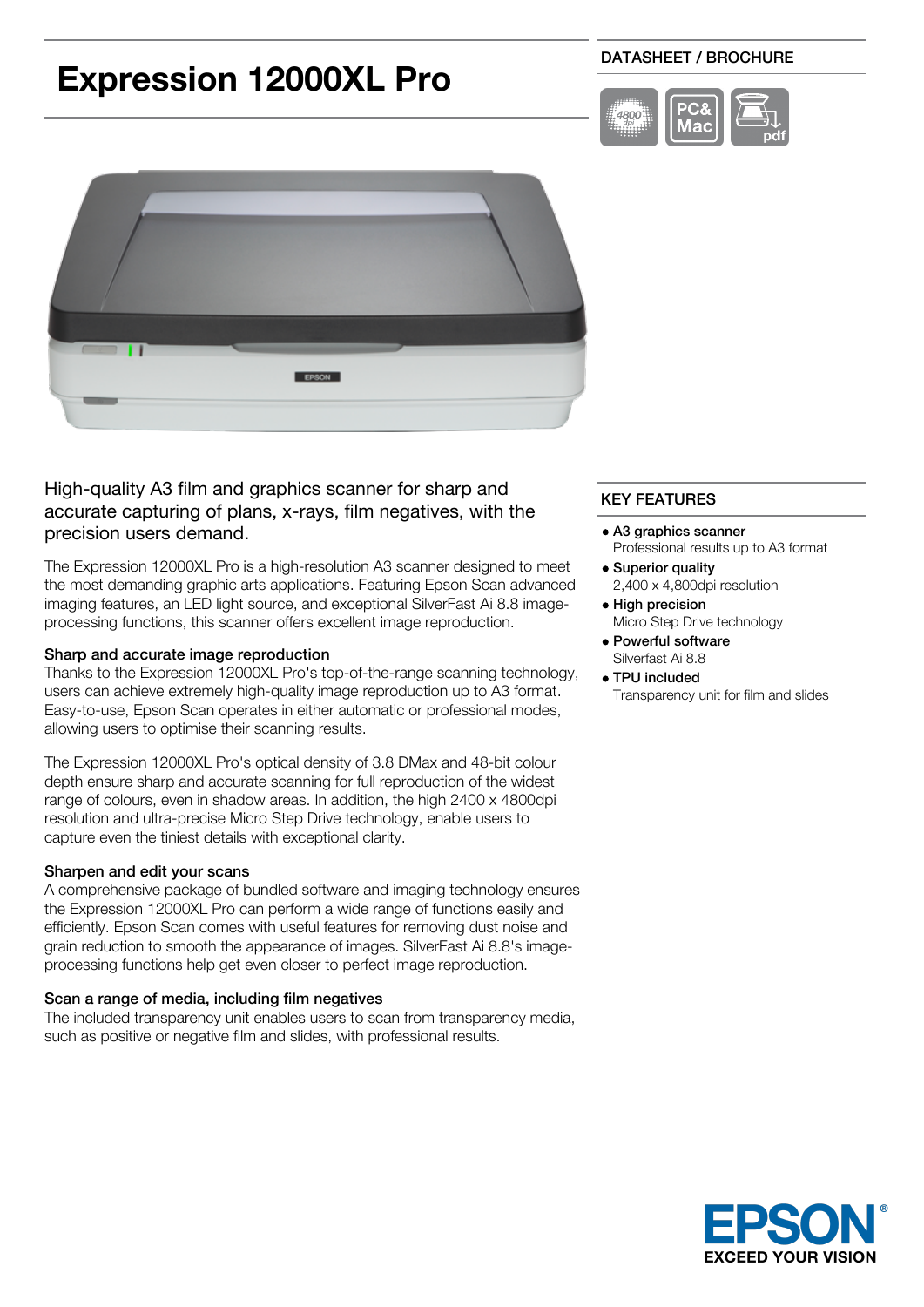## PRODUCT SPECIFICATIONS

| <b>TECHNOLOGY</b>            |                                                                                               |
|------------------------------|-----------------------------------------------------------------------------------------------|
| <b>Scanner Type</b>          | <b>Graphics Scanner</b>                                                                       |
| <b>Optical Resolution</b>    | 2,400 DPI x 4,800 DPI (Horizontal x Vertical)                                                 |
| <b>Optical Density</b>       | 3.8 Dmax                                                                                      |
| Paper Formats                | A3 (29.7x42.0 cm), A4 (21.0x29.7 cm), A5 (14.8x21.0 cm), B4 (25.7x36.4 cm), B5 (17.6x25.7 cm) |
| Scanning color depth         | Input: 16 Bits Color / 16 Bits Monochrome, Output: 48 Bits Color / 48 Bits Monochrome         |
| Scanning Range (maximum)     | 310 mm x 437 mm (Horizontal x Vertical)                                                       |
| Category                     | <b>High Resolution</b>                                                                        |
| <b>SCANNER</b>               |                                                                                               |
| <b>Light Source</b>          | ReadyScan LED technology                                                                      |
| <b>SCAN SPEED</b>            |                                                                                               |
| <b>Scanning Speed</b>        | Monochrome: 12 s/page - Color: 12 s/page measured with Size: A3, Resolution: 300 dpi          |
| <b>SCANNING FEATURES</b>     |                                                                                               |
| Output formats               | BMP, JPEG, TIFF, multi-TIFF, PDF                                                              |
| <b>CONNECTIVITY</b>          |                                                                                               |
| Interfaces                   | USB 2.0 Type B                                                                                |
| <b>GENERAL</b>               |                                                                                               |
| Product dimensions           | 656 x 460 x 292 mm (Width x Depth x Height)                                                   |
| Product weight               | 20.5 kg                                                                                       |
| <b>Drivers</b>               | Epson Scan2 (TWAIN)                                                                           |
| <b>Included Software</b>     | Epson Scan 2, SilverFast Ai ver.8.8                                                           |
| <b>Compatible Operating</b>  | Mac OS 10.10.x, Mac OS 10.11, Mac OS 10.7.x, Mac OS 10.8.x, Mac OS 10.9.x, Mac OS X           |
| Systems                      | 10.6.8, Windows 10, Windows 7, Windows 7 x64, Windows 8 (32/64 bit), Windows 8.1,             |
|                              | Windows 8.1 x64 Edition, Windows Server 2003 (32/64bit), Windows Server 2008 (32/64bit),      |
|                              | Windows Server 2008 R2, Windows Server 2012 (64bit), Windows Server 2012 R2, Windows          |
|                              | Vista, Windows XP                                                                             |
| <b>Supported Humidity</b>    | Operation 10% - 80%, Storage 10% - 85%                                                        |
| <b>Supported Temperature</b> | Operation 5° C - 35° C, Storage 25° C - 60° C                                                 |
| <b>OTHER</b>                 |                                                                                               |
| Warranty                     | 12 months On-site service                                                                     |
|                              | Optional warranty extension available                                                         |

**Expression 12000XL Pro**

# WHAT'S IN THE BOX

- Main unit
- A3 Transparency Unit
- Power cable
- Setup guide
- Software (CD)
- USB cable
- Warranty document